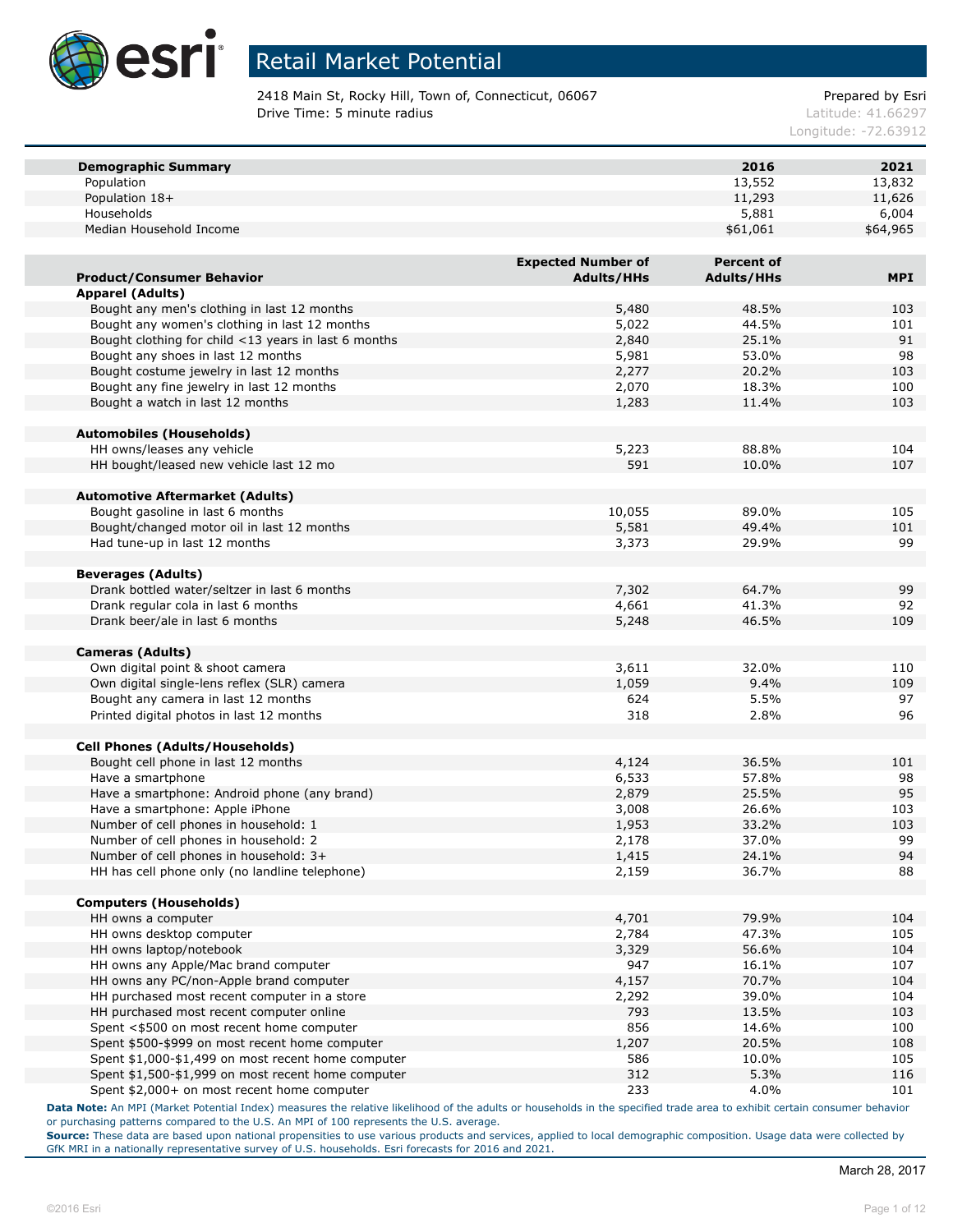

2418 Main St, Rocky Hill, Town of, Connecticut, 06067 example and the Prepared by Esri **Drive Time: 5 minute radius Contract Contract Contract Contract Contract Contract Contract Contract Contract Contract Contract Contract Contract Contract Contract Contract Contract Contract Contract Contract Contract Co** 

Longitude: -72.63912

|                                                             | <b>Expected Number of</b> | <b>Percent of</b> |            |
|-------------------------------------------------------------|---------------------------|-------------------|------------|
| <b>Product/Consumer Behavior</b>                            | <b>Adults/HHs</b>         | <b>Adults/HHs</b> | <b>MPI</b> |
| <b>Convenience Stores (Adults)</b>                          |                           |                   |            |
| Shopped at convenience store in last 6 mos                  | 6,116                     | 54.2%             | 107        |
| Bought brewed coffee at convenience store in last 30 days   | 1,951                     | 17.3%             | 110        |
| Bought cigarettes at convenience store in last 30 days      | 1,408                     | 12.5%             | 100        |
| Bought gas at convenience store in last 30 days             | 3,621                     | 32.1%             | 97         |
| Spent at convenience store in last 30 days: <\$20           | 965                       | 8.5%              | 105        |
| Spent at convenience store in last 30 days: \$20-\$39       | 1,142                     | 10.1%             | 112        |
| Spent at convenience store in last 30 days: \$40-\$50       | 932                       | 8.3%              | 108        |
| Spent at convenience store in last 30 days: \$51-\$99       | 478                       | 4.2%              | 96         |
| Spent at convenience store in last 30 days: \$100+          | 2,558                     | 22.7%             | 99         |
|                                                             |                           |                   |            |
| <b>Entertainment (Adults)</b>                               |                           |                   |            |
| Attended a movie in last 6 months                           | 6,874                     | 60.9%             | 102        |
| Went to live theater in last 12 months                      | 1,725                     | 15.3%             | 118        |
| Went to a bar/night club in last 12 months                  | 2,150                     | 19.0%             | 114        |
| Dined out in last 12 months                                 | 5,608                     | 49.7%             | 111        |
| Gambled at a casino in last 12 months                       | 1,732                     | 15.3%             | 112        |
| Visited a theme park in last 12 months                      | 2,027                     | 17.9%             | 102        |
| Viewed movie (video-on-demand) in last 30 days              | 2,264                     | 20.0%             | 118        |
| Viewed TV show (video-on-demand) in last 30 days            | 1,741                     | 15.4%             | 119        |
| Watched any pay-per-view TV in last 12 months               | 1,451                     | 12.8%             | 98         |
| Downloaded a movie over the Internet in last 30 days        | 798                       | 7.1%              | 98         |
| Downloaded any individual song in last 6 months             | 2,328                     | 20.6%             | 101        |
| Watched a movie online in the last 30 days                  | 1,797                     | 15.9%             | 100        |
| Watched a TV program online in last 30 days                 | 1,761                     | 15.6%             | 104        |
| Played a video/electronic game (console) in last 12 months  | 1,160                     | 10.3%             | 98         |
| Played a video/electronic game (portable) in last 12 months | 539                       | 4.8%              | 105        |
|                                                             |                           |                   |            |
| <b>Financial (Adults)</b>                                   |                           |                   |            |
| Have home mortgage (1st)                                    | 4,066                     | 36.0%             | 116        |
| Used ATM/cash machine in last 12 months                     | 5,934                     | 52.5%             | 107        |
| Own any stock                                               | 1,068                     | 9.5%              | 124        |
| Own U.S. savings bond                                       | 799                       | 7.1%              | 134        |
| Own shares in mutual fund (stock)                           | 935                       | 8.3%              | 114        |
| Own shares in mutual fund (bonds)                           | 603                       | 5.3%              | 110        |
| Have interest checking account                              | 3,688                     | 32.7%             | 116        |
| Have non-interest checking account                          | 3,399                     | 30.1%             | 106        |
| Have savings account                                        | 6,759                     | 59.9%             | 111        |
| Have 401K retirement savings plan                           | 1,830                     | 16.2%             | 112        |
| Own/used any credit/debit card in last 12 months            | 9,065                     | 80.3%             | 108        |
| Avg monthly credit card expenditures: <\$111                | 1,437                     | 12.7%             | 110        |
| Avg monthly credit card expenditures: \$111-\$225           | 854                       | 7.6%              | 110        |
| Avg monthly credit card expenditures: \$226-\$450           | 835                       | 7.4%              | 117        |
| Avg monthly credit card expenditures: \$451-\$700           | 667                       | 5.9%              | 111        |
| Avg monthly credit card expenditures: \$701-\$1,000         | 599                       | 5.3%              | 123        |
| Avg monthly credit card expenditures: \$1,001+              | 1,231                     | 10.9%             | 120        |
| Did banking online in last 12 months                        | 4,409                     | 39.0%             | 109        |
| Did banking on mobile device in last 12 months              | 1,537                     | 13.6%             | 97         |
| Paid bills online in last 12 months                         | 5,306                     | 47.0%             | 109        |

**Data Note:** An MPI (Market Potential Index) measures the relative likelihood of the adults or households in the specified trade area to exhibit certain consumer behavior or purchasing patterns compared to the U.S. An MPI of 100 represents the U.S. average.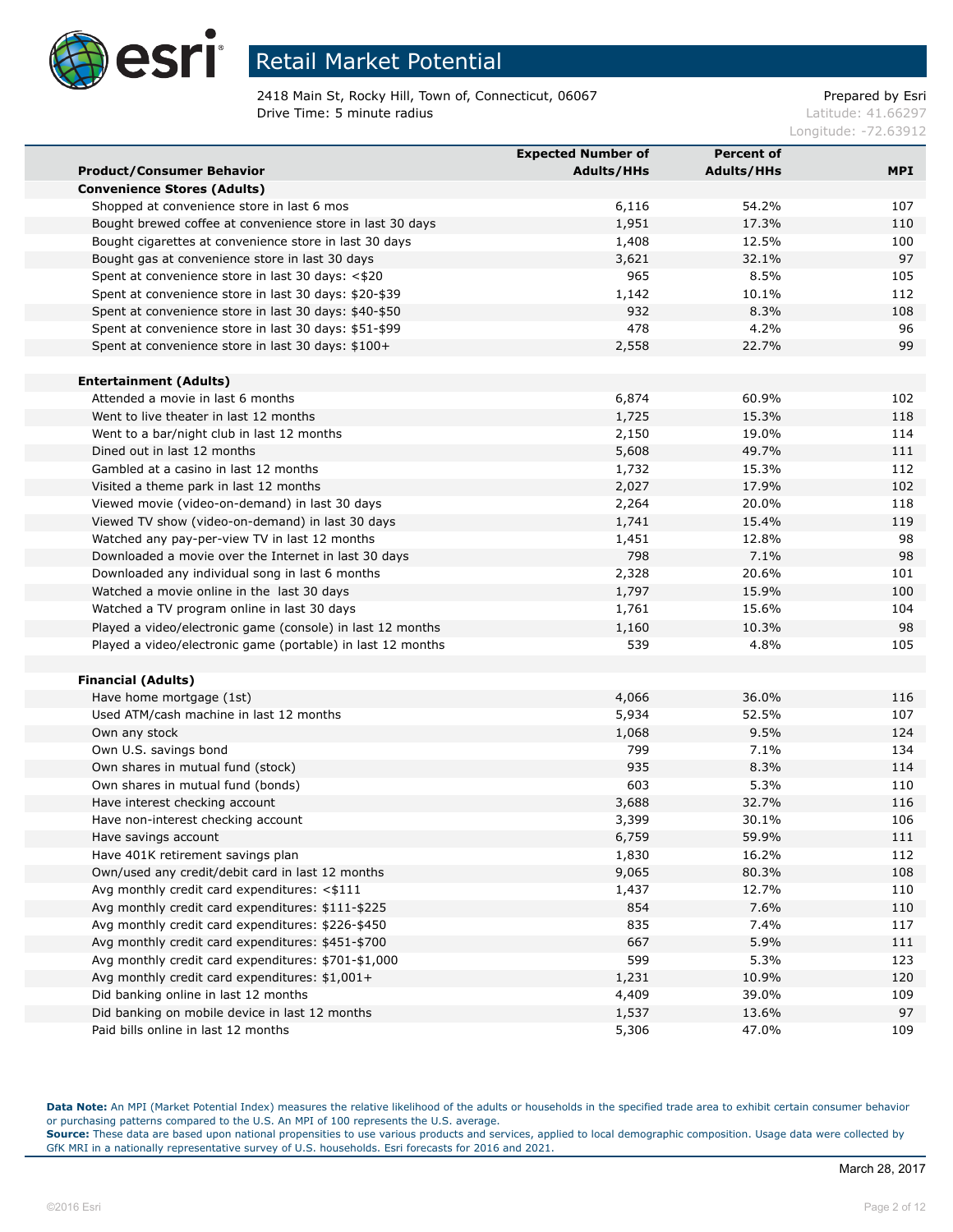

2418 Main St, Rocky Hill, Town of, Connecticut, 06067 example and the Prepared by Esri **Drive Time: 5 minute radius Contract Contract Contract Contract Contract Contract Contract Contract Contract Contract Contract Contract Contract Contract Contract Contract Contract Contract Contract Contract Contract Co** 

Longitude: -72.63912

|                                                                                  | <b>Expected Number of</b> | <b>Percent of</b> |            |
|----------------------------------------------------------------------------------|---------------------------|-------------------|------------|
| <b>Product/Consumer Behavior</b>                                                 | <b>Adults/HHs</b>         | <b>Adults/HHs</b> | <b>MPI</b> |
| Grocery (Adults)                                                                 |                           |                   |            |
| Used beef (fresh/frozen) in last 6 months                                        | 4,168                     | 70.9%             | 102        |
| Used bread in last 6 months                                                      | 5,547                     | 94.3%             | 100        |
| Used chicken (fresh or frozen) in last 6 months                                  | 4,084                     | 69.4%             | 101        |
| Used turkey (fresh or frozen) in last 6 months                                   | 1,008                     | 17.1%             | 108        |
| Used fish/seafood (fresh or frozen) in last 6 months                             | 3,247                     | 55.2%             | 101        |
| Used fresh fruit/vegetables in last 6 months<br>Used fresh milk in last 6 months | 5,127<br>5,213            | 87.2%<br>88.6%    | 102<br>101 |
| Used organic food in last 6 months                                               | 1,132                     | 19.2%             | 98         |
|                                                                                  |                           |                   |            |
| <b>Health (Adults)</b>                                                           |                           |                   |            |
| Exercise at home 2+ times per week                                               | 3,443                     | 30.5%             | 107        |
| Exercise at club 2+ times per week                                               | 1,688                     | 14.9%             | 115        |
| Visited a doctor in last 12 months                                               | 9,069                     | 80.3%             | 106        |
| Used vitamin/dietary supplement in last 6 months                                 | 6,350                     | 56.2%             | 106        |
|                                                                                  |                           |                   |            |
| Home (Households)                                                                |                           |                   |            |
| Any home improvement in last 12 months                                           | 1,667                     | 28.3%             | 106        |
| Used housekeeper/maid/professional HH cleaning service in last 12                | 903                       | 15.4%             | 117        |
| Purchased low ticket HH furnishings in last 12 months                            | 1,004                     | 17.1%             | 106        |
| Purchased big ticket HH furnishings in last 12 months                            | 1,308                     | 22.2%             | 106        |
| Bought any small kitchen appliance in last 12 months                             | 1,368                     | 23.3%             | 105        |
| Bought any large kitchen appliance in last 12 months                             | 776                       | 13.2%             | 104        |
|                                                                                  |                           |                   |            |
| <b>Insurance (Adults/Households)</b>                                             |                           |                   |            |
| Currently carry life insurance                                                   | 5,326                     | 47.2%             | 110        |
| Carry medical/hospital/accident insurance                                        | 8,075                     | 71.5%             | 109        |
| Carry homeowner insurance                                                        | 6,079                     | 53.8%             | 114        |
| Carry renter's insurance                                                         | 979                       | 8.7%              | 106        |
| Have auto insurance: 1 vehicle in household covered                              | 2,002                     | 34.0%<br>29.3%    | 110        |
| Have auto insurance: 2 vehicles in household covered                             | 1,721                     |                   | 103<br>96  |
| Have auto insurance: 3+ vehicles in household covered                            | 1,233                     | 21.0%             |            |
| <b>Pets (Households)</b>                                                         |                           |                   |            |
| Household owns any pet                                                           | 3,049                     | 51.8%             | 96         |
| Household owns any cat                                                           | 1,361                     | 23.1%             | 103        |
| Household owns any dog                                                           | 2,163                     | 36.8%             | 90         |
|                                                                                  |                           |                   |            |
| <b>Psychographics (Adults)</b>                                                   |                           |                   |            |
| Buying American is important to me                                               | 5,013                     | 44.4%             | 105        |
| Usually buy items on credit rather than wait                                     | 1,421                     | 12.6%             | 107        |
| Usually buy based on quality - not price                                         | 2,028                     | 18.0%             | 100        |
| Price is usually more important than brand name                                  | 2,693                     | 23.8%             | 91         |
| Usually use coupons for brands I buy often                                       | 2,276                     | 20.2%             | 107        |
| Am interested in how to help the environment                                     | 1,804                     | 16.0%             | 98         |
| Usually pay more for environ safe product                                        | 1,516                     | 13.4%             | 105        |
| Usually value green products over convenience                                    | 1,147                     | 10.2%             | 97         |
| Likely to buy a brand that supports a charity                                    | 3,849                     | 34.1%             | 98         |
|                                                                                  |                           |                   |            |
| <b>Reading (Adults)</b>                                                          |                           |                   |            |
| Bought digital book in last 12 months                                            | 1,569                     | 13.9%             | 105        |
| Bought hardcover book in last 12 months                                          | 2,523                     | 22.3%             | 107        |
| Bought paperback book in last 12 month                                           | 3,914                     | 34.7%             | 110        |
| Read any daily newspaper (paper version)                                         | 3,650                     | 32.3%             | 124        |
| Read any digital newspaper in last 30 days                                       | 4,131                     | 36.6%             | 110        |
| Read any magazine (paper/electronic version) in last 6 months                    | 10,470                    | 92.7%             | 102        |

**Data Note:** An MPI (Market Potential Index) measures the relative likelihood of the adults or households in the specified trade area to exhibit certain consumer behavior or purchasing patterns compared to the U.S. An MPI of 100 represents the U.S. average.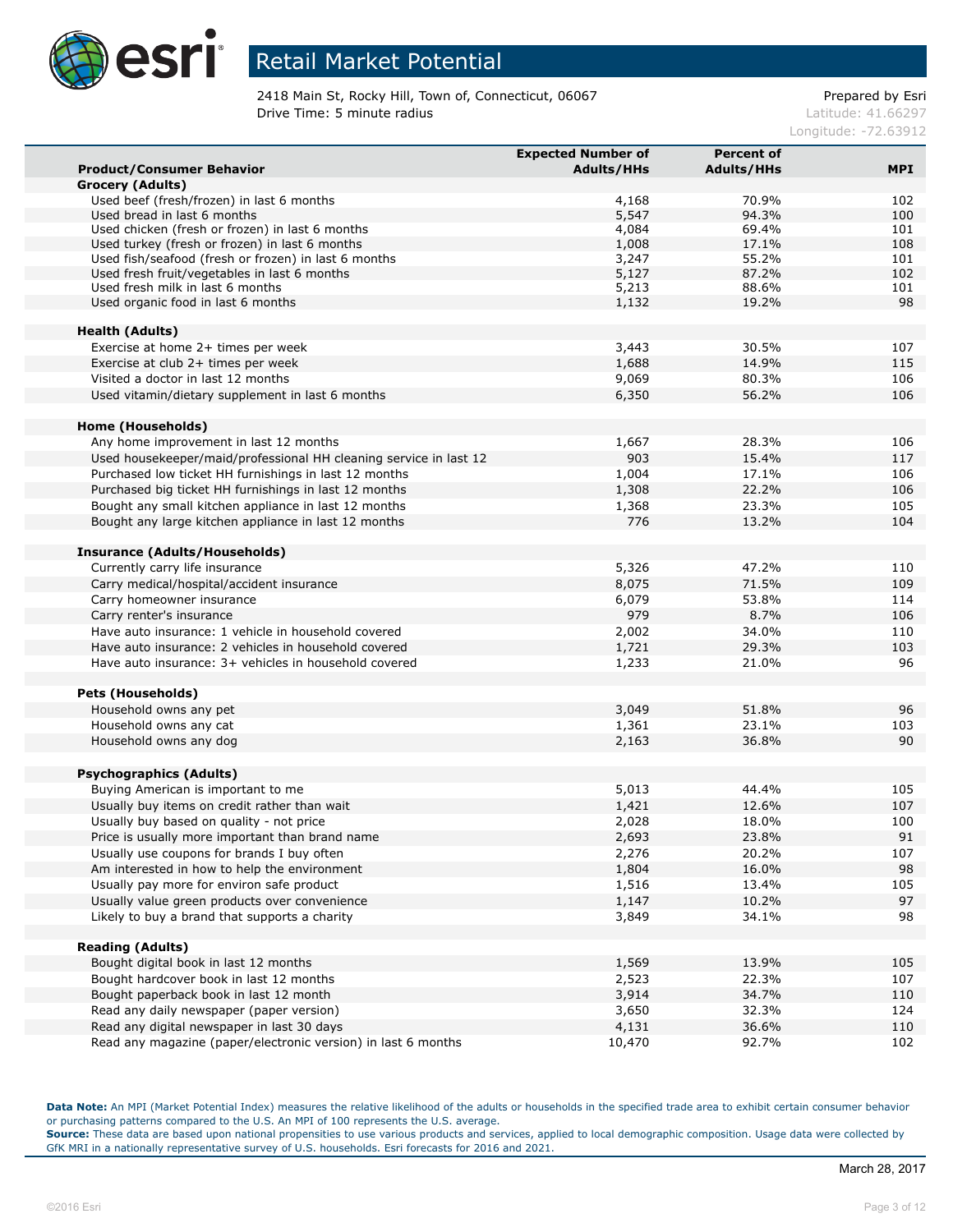

2418 Main St, Rocky Hill, Town of, Connecticut, 06067 example and the Prepared by Esri **Drive Time: 5 minute radius Contract Contract Contract Contract Contract Contract Contract Contract Contract Contract Contract Contract Contract Contract Contract Contract Contract Contract Contract Contract Contract Co** 

Longitude: -72.63912

|                                                                | <b>Expected Number of</b> | <b>Percent of</b> |            |
|----------------------------------------------------------------|---------------------------|-------------------|------------|
| <b>Product/Consumer Behavior</b>                               | <b>Adults/HHs</b>         | <b>Adults/HHs</b> | <b>MPI</b> |
| <b>Restaurants (Adults)</b>                                    |                           |                   |            |
| Went to family restaurant/steak house in last 6 months         | 8,801                     | 77.9%             | 105        |
| Went to family restaurant/steak house: 4+ times a month        | 3,299                     | 29.2%             | 106        |
| Went to fast food/drive-in restaurant in last 6 months         | 10,220                    | 90.5%             | 101        |
| Went to fast food/drive-in restaurant 9+ times/mo              | 4,339                     | 38.4%             | 97         |
| Fast food/drive-in last 6 months: eat in                       | 3,982                     | 35.3%             | 97         |
| Fast food/drive-in last 6 months: home delivery                | 895                       | 7.9%              | 103        |
| Fast food/drive-in last 6 months: take-out/drive-thru          | 5,373                     | 47.6%             | 103        |
| Fast food/drive-in last 6 months: take-out/walk-in             | 2,159                     | 19.1%             | 98         |
|                                                                |                           |                   |            |
| <b>Television &amp; Electronics (Adults/Households)</b>        |                           |                   |            |
| Own any e-reader/tablet                                        | 3,858                     | 34.2%             | 108        |
| Own e-reader/tablet: iPad                                      | 1,882                     | 16.7%             | 109        |
| Own any portable MP3 player                                    | 3,619                     | 32.0%             | 104        |
| HH owns 1 TV                                                   | 1,224                     | 20.8%             | 102        |
| HH owns 2 TVs                                                  | 1,620                     | 27.5%             | 106        |
| HH owns 3 TVs                                                  | 1,254                     | 21.3%             | 100        |
| HH owns 4+ TVs                                                 | 1,098                     | 18.7%             | 99         |
| HH subscribes to cable TV                                      | 3,503                     | 59.6%             | 120        |
| HH subscribes to fiber optic                                   | 520                       | 8.8%              | 116        |
| HH has satellite dish                                          | 1,015                     | 17.3%             | 68         |
| HH owns DVD/Blu-ray player                                     | 3,505                     | 59.6%             | 99         |
| HH owns camcorder                                              | 854                       | 14.5%             | 104        |
| HH owns portable GPS navigation device                         | 1,749                     | 29.7%             | 108        |
| HH purchased video game system in last 12 mos                  | 384                       | 6.5%              | 82         |
| HH owns Internet video device for TV                           | 400                       | 6.8%              | 96         |
|                                                                |                           |                   |            |
| <b>Travel (Adults)</b>                                         |                           |                   |            |
| Domestic travel in last 12 months                              | 6,247                     | 55.3%             | 110        |
| Took 3+ domestic non-business trips in last 12 months          | 1,418                     | 12.6%             | 113        |
| Spent on domestic vacations in last 12 months: $<$ \$1,000     | 1,262                     | 11.2%             | 104        |
| Spent on domestic vacations in last 12 months: \$1,000-\$1,499 | 776                       | 6.9%              | 118        |
| Spent on domestic vacations in last 12 months: \$1,500-\$1,999 | 431                       | 3.8%              | 107        |
| Spent on domestic vacations in last 12 months: \$2,000-\$2,999 | 522                       | 4.6%              | 118        |
| Spent on domestic vacations in last 12 months: \$3,000+        | 689                       | 6.1%              | 111        |
| Domestic travel in the 12 months: used general travel website  | 782                       | 6.9%              | 102        |
| Foreign travel in last 3 years                                 | 2,928                     | 25.9%             | 107        |
| Took 3+ foreign trips by plane in last 3 years                 | 594                       | 5.3%              | 117        |
| Spent on foreign vacations in last 12 months: <\$1,000         | 506                       | 4.5%              | 108        |
| Spent on foreign vacations in last 12 months: \$1,000-\$2,999  | 415                       | 3.7%              | 113        |
| Spent on foreign vacations in last 12 months: \$3,000+         | 573                       | 5.1%              | 102        |
| Foreign travel in last 3 years: used general travel website    | 647                       | 5.7%              | 103        |
| Nights spent in hotel/motel in last 12 months: any             | 5,003                     | 44.3%             | 109        |
| Took cruise of more than one day in last 3 years               | 982                       | 8.7%              | 104        |
| Member of any frequent flyer program                           | 2,170                     | 19.2%             | 118        |
| Member of any hotel rewards program                            | 1,856                     | 16.4%             | 116        |

**Data Note:** An MPI (Market Potential Index) measures the relative likelihood of the adults or households in the specified trade area to exhibit certain consumer behavior or purchasing patterns compared to the U.S. An MPI of 100 represents the U.S. average.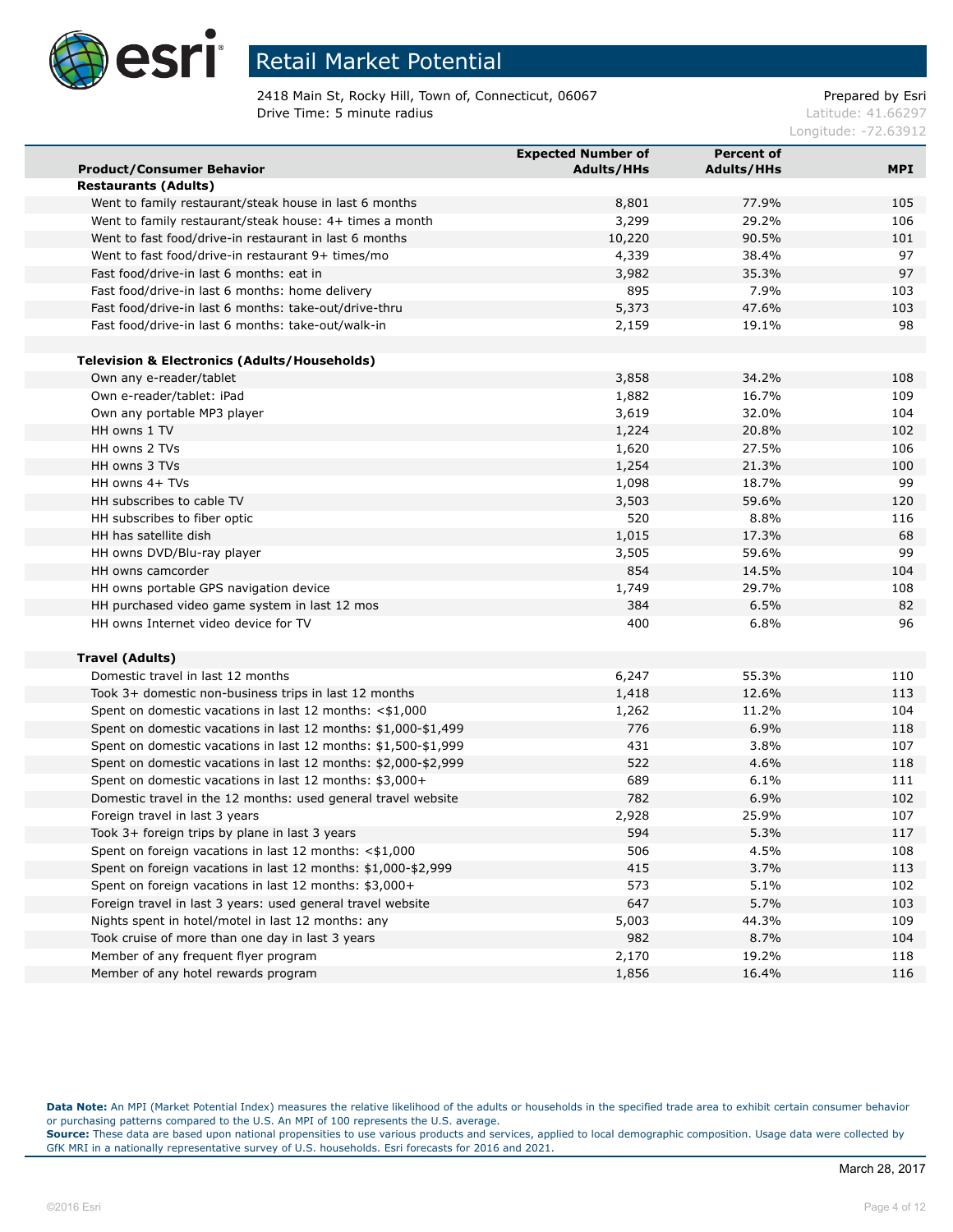

2418 Main St, Rocky Hill, Town of, Connecticut, 06067 example and the Prepared by Esri **Drive Time: 10 minute radius Latitude: 41.66297** 

Longitude: -72.63912

| <b>Demographic Summary</b>                           |                           | 2016              | 2021       |
|------------------------------------------------------|---------------------------|-------------------|------------|
| Population                                           |                           | 61,663            | 62,605     |
| Population 18+                                       |                           | 49,478            | 50,907     |
| Households                                           |                           | 25,324            | 25,656     |
| Median Household Income                              |                           | \$79,263          | \$86,761   |
|                                                      |                           |                   |            |
|                                                      | <b>Expected Number of</b> | <b>Percent of</b> |            |
| <b>Product/Consumer Behavior</b>                     | <b>Adults/HHs</b>         | <b>Adults/HHs</b> | <b>MPI</b> |
| <b>Apparel (Adults)</b>                              |                           |                   |            |
| Bought any men's clothing in last 12 months          | 24,489                    | 49.5%             | 105        |
| Bought any women's clothing in last 12 months        | 22,502                    | 45.5%             | 104        |
| Bought clothing for child <13 years in last 6 months | 12,742                    | 25.8%             | 93         |
| Bought any shoes in last 12 months                   | 27,396                    | 55.4%             | 103        |
| Bought costume jewelry in last 12 months             | 10,197                    | 20.6%             | 106        |
| Bought any fine jewelry in last 12 months            | 9,271                     | 18.7%             | 102        |
| Bought a watch in last 12 months                     | 5,941                     | 12.0%             | 109        |
| <b>Automobiles (Households)</b>                      |                           |                   |            |
| HH owns/leases any vehicle                           | 22,846                    | 90.2%             | 105        |
| HH bought/leased new vehicle last 12 mo              | 2,996                     | 11.8%             | 126        |
|                                                      |                           |                   |            |
| <b>Automotive Aftermarket (Adults)</b>               |                           |                   |            |
| Bought gasoline in last 6 months                     | 44,501                    | 89.9%             | 106        |
| Bought/changed motor oil in last 12 months           | 23,666                    | 47.8%             | 97         |
| Had tune-up in last 12 months                        | 15,294                    | 30.9%             | 103        |
| <b>Beverages (Adults)</b>                            |                           |                   |            |
| Drank bottled water/seltzer in last 6 months         | 32,694                    | 66.1%             | 101        |
| Drank regular cola in last 6 months                  | 19,529                    | 39.5%             | 88         |
| Drank beer/ale in last 6 months                      | 23,124                    | 46.7%             | 110        |
|                                                      |                           |                   |            |
| <b>Cameras (Adults)</b>                              |                           |                   |            |
| Own digital point & shoot camera                     | 16,918                    | 34.2%             | 117        |
| Own digital single-lens reflex (SLR) camera          | 5,249                     | 10.6%             | 123        |
| Bought any camera in last 12 months                  | 3,053                     | 6.2%              | 108        |
| Printed digital photos in last 12 months             | 1,462                     | 3.0%              | 101        |
| <b>Cell Phones (Adults/Households)</b>               |                           |                   |            |
| Bought cell phone in last 12 months                  | 17,810                    | 36.0%             | 100        |
| Have a smartphone                                    | 30,348                    | 61.3%             | 104        |
| Have a smartphone: Android phone (any brand)         | 12,222                    | 24.7%             | 92         |
| Have a smartphone: Apple iPhone                      | 15,134                    | 30.6%             | 118        |
| Number of cell phones in household: 1                | 7,199                     | 28.4%             | 88         |
| Number of cell phones in household: 2                | 9,785                     | 38.6%             | 103        |
| Number of cell phones in household: 3+               | 7,247                     | 28.6%             | 112        |
| HH has cell phone only (no landline telephone)       | 8,191                     | 32.3%             | 77         |
|                                                      |                           |                   |            |
| <b>Computers (Households)</b><br>HH owns a computer  | 21,334                    | 84.2%             | 110        |
| HH owns desktop computer                             | 13,167                    | 52.0%             | 115        |
| HH owns laptop/notebook                              | 15,055                    | 59.4%             | 110        |
| HH owns any Apple/Mac brand computer                 | 4,838                     | 19.1%             | 127        |
| HH owns any PC/non-Apple brand computer              | 18,592                    | 73.4%             | 108        |
| HH purchased most recent computer in a store         | 10,536                    | 41.6%             | 111        |
| HH purchased most recent computer online             | 3,793                     | 15.0%             | 115        |
| Spent <\$500 on most recent home computer            | 3,542                     | 14.0%             | 96         |
| Spent \$500-\$999 on most recent home computer       | 5,448                     | 21.5%             | 113        |
| Spent \$1,000-\$1,499 on most recent home computer   | 2,975                     | 11.7%             | 124        |
| Spent \$1,500-\$1,999 on most recent home computer   | 1,533                     | 6.1%              | 133        |
| Spent \$2,000+ on most recent home computer          | 1,211                     | 4.8%              | 122        |

**Data Note:** An MPI (Market Potential Index) measures the relative likelihood of the adults or households in the specified trade area to exhibit certain consumer behavior or purchasing patterns compared to the U.S. An MPI of 100 represents the U.S. average.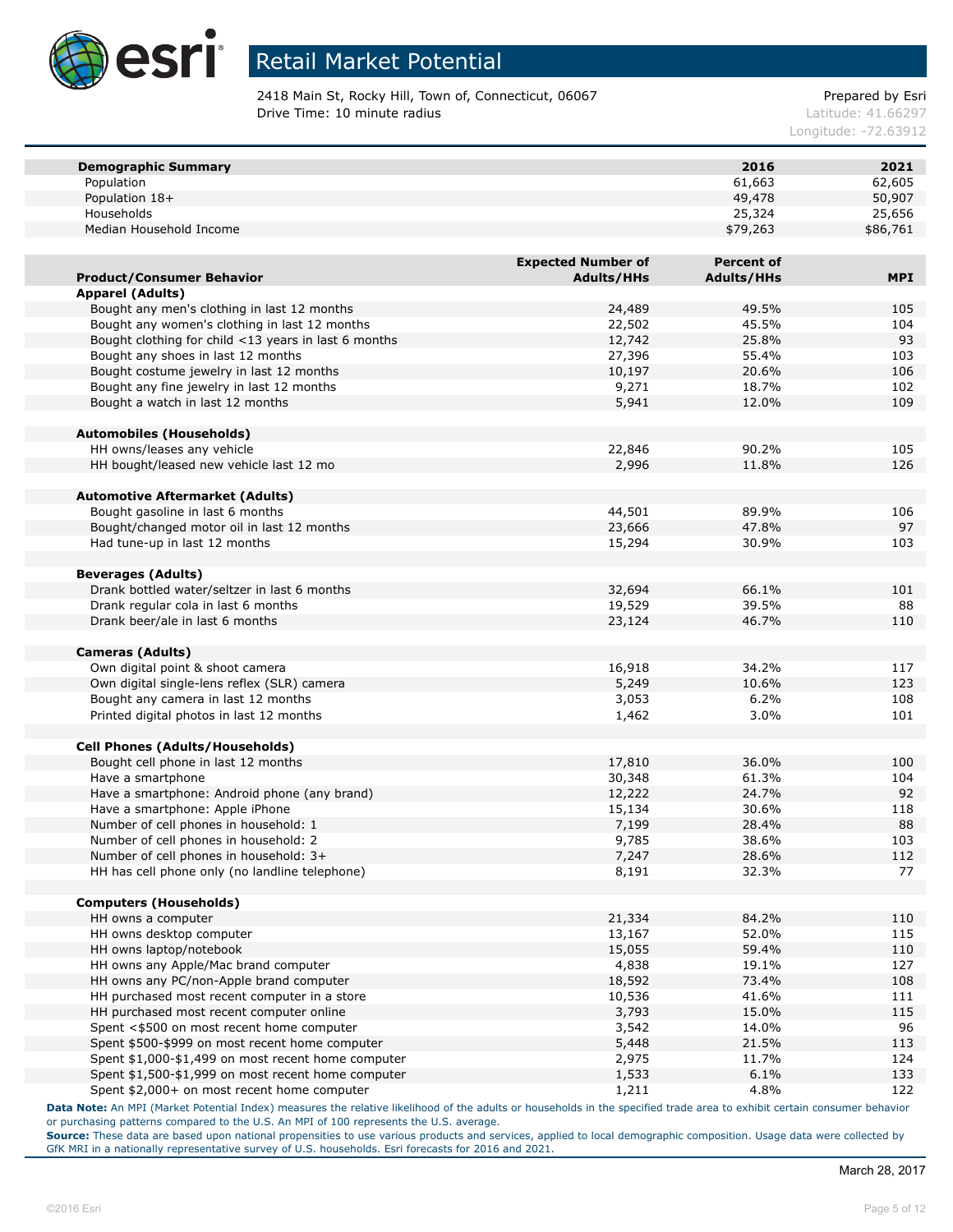

2418 Main St, Rocky Hill, Town of, Connecticut, 06067 Prepared by Esri **Drive Time: 10 minute radius Latitude: 41.66297** 

Longitude: -72.63912

|                                                             | <b>Expected Number of</b> | <b>Percent of</b> |     |
|-------------------------------------------------------------|---------------------------|-------------------|-----|
| <b>Product/Consumer Behavior</b>                            | <b>Adults/HHs</b>         | <b>Adults/HHs</b> | MPI |
| <b>Convenience Stores (Adults)</b>                          |                           |                   |     |
| Shopped at convenience store in last 6 mos                  | 26,615                    | 53.8%             | 106 |
| Bought brewed coffee at convenience store in last 30 days   | 8,559                     | 17.3%             | 110 |
| Bought cigarettes at convenience store in last 30 days      | 5,045                     | 10.2%             | 82  |
| Bought gas at convenience store in last 30 days             | 15,057                    | 30.4%             | 92  |
| Spent at convenience store in last 30 days: <\$20           | 4,522                     | 9.1%              | 113 |
| Spent at convenience store in last 30 days: \$20-\$39       | 5,000                     | 10.1%             | 112 |
| Spent at convenience store in last 30 days: \$40-\$50       | 3,901                     | 7.9%              | 103 |
| Spent at convenience store in last 30 days: \$51-\$99       | 1,947                     | 3.9%              | 89  |
| Spent at convenience store in last 30 days: \$100+          | 10,375                    | 21.0%             | 92  |
|                                                             |                           |                   |     |
| <b>Entertainment (Adults)</b>                               |                           |                   |     |
| Attended a movie in last 6 months                           | 31,591                    | 63.8%             | 107 |
| Went to live theater in last 12 months                      | 8,295                     | 16.8%             | 129 |
| Went to a bar/night club in last 12 months                  | 9,425                     | 19.0%             | 114 |
| Dined out in last 12 months                                 | 26,042                    | 52.6%             | 117 |
| Gambled at a casino in last 12 months                       | 7,899                     | 16.0%             | 116 |
| Visited a theme park in last 12 months                      | 9,725                     | 19.7%             | 112 |
| Viewed movie (video-on-demand) in last 30 days              | 11,084                    | 22.4%             | 132 |
| Viewed TV show (video-on-demand) in last 30 days            | 8,522                     | 17.2%             | 133 |
| Watched any pay-per-view TV in last 12 months               | 7,219                     | 14.6%             | 111 |
| Downloaded a movie over the Internet in last 30 days        | 3,799                     | 7.7%              | 107 |
| Downloaded any individual song in last 6 months             | 10,736                    | 21.7%             | 106 |
| Watched a movie online in the last 30 days                  | 8,110                     | 16.4%             | 103 |
| Watched a TV program online in last 30 days                 | 7,962                     | 16.1%             | 108 |
| Played a video/electronic game (console) in last 12 months  | 4,708                     | 9.5%              | 91  |
| Played a video/electronic game (portable) in last 12 months | 2,171                     | 4.4%              | 96  |
|                                                             |                           |                   |     |
| <b>Financial (Adults)</b>                                   |                           |                   |     |
| Have home mortgage (1st)                                    | 19,561                    | 39.5%             | 127 |
| Used ATM/cash machine in last 12 months                     | 27,350                    | 55.3%             | 113 |
| Own any stock                                               | 5,331                     | 10.8%             | 141 |
| Own U.S. savings bond                                       | 3,440                     | 7.0%              | 131 |
| Own shares in mutual fund (stock)                           | 4,993                     | 10.1%             | 139 |
| Own shares in mutual fund (bonds)                           | 3,368                     | 6.8%              | 140 |
| Have interest checking account                              | 17,064                    | 34.5%             | 122 |
| Have non-interest checking account                          | 14,950                    | 30.2%             | 107 |
| Have savings account                                        | 30,698                    | 62.0%             | 115 |
| Have 401K retirement savings plan                           | 9,140                     | 18.5%             | 127 |
| Own/used any credit/debit card in last 12 months            | 40,643                    | 82.1%             | 110 |
| Avg monthly credit card expenditures: <\$111                | 5,921                     | 12.0%             | 103 |
| Avg monthly credit card expenditures: \$111-\$225           | 3,712                     | 7.5%              | 109 |
| Avg monthly credit card expenditures: \$226-\$450           | 3,770                     | 7.6%              | 120 |
| Avg monthly credit card expenditures: \$451-\$700           | 3,213                     | 6.5%              | 122 |
| Avg monthly credit card expenditures: \$701-\$1,000         | 2,943                     | 5.9%              | 138 |
| Avg monthly credit card expenditures: \$1,001+              | 6,506                     | 13.1%             | 145 |
| Did banking online in last 12 months                        | 21,106                    | 42.7%             | 120 |
| Did banking on mobile device in last 12 months              | 7,369                     | 14.9%             | 106 |
| Paid bills online in last 12 months                         | 24,486                    | 49.5%             | 115 |

**Data Note:** An MPI (Market Potential Index) measures the relative likelihood of the adults or households in the specified trade area to exhibit certain consumer behavior or purchasing patterns compared to the U.S. An MPI of 100 represents the U.S. average.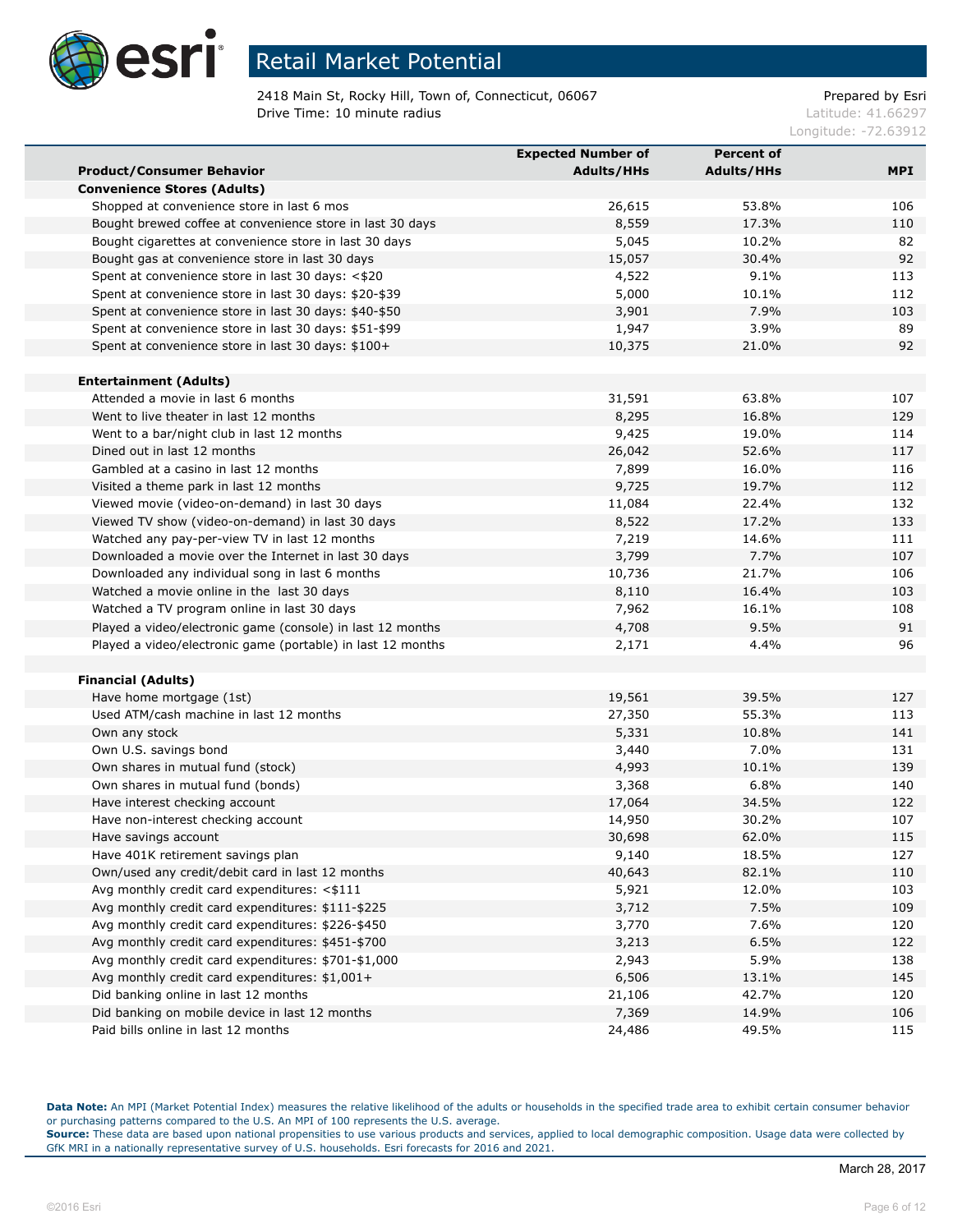

2418 Main St, Rocky Hill, Town of, Connecticut, 06067 example and the Prepared by Esri **Drive Time: 10 minute radius Latitude: 41.66297** 

Longitude: -72.63912

|                                                                   | <b>Expected Number of</b> | <b>Percent of</b> |            |
|-------------------------------------------------------------------|---------------------------|-------------------|------------|
| <b>Product/Consumer Behavior</b>                                  | <b>Adults/HHs</b>         | <b>Adults/HHs</b> | <b>MPI</b> |
| <b>Grocery (Adults)</b>                                           |                           |                   |            |
| Used beef (fresh/frozen) in last 6 months                         | 17,931                    | 70.8%             | 102        |
| Used bread in last 6 months                                       | 23,932                    | 94.5%             | 101        |
| Used chicken (fresh or frozen) in last 6 months                   | 17,830                    | 70.4%             | 102        |
| Used turkey (fresh or frozen) in last 6 months                    | 4,386                     | 17.3%             | 109        |
| Used fish/seafood (fresh or frozen) in last 6 months              | 14,217                    | 56.1%             | 103        |
| Used fresh fruit/vegetables in last 6 months                      | 22,253                    | 87.9%             | 102        |
| Used fresh milk in last 6 months                                  | 22,434                    | 88.6%             | 101        |
| Used organic food in last 6 months                                | 5,443                     | 21.5%             | 109        |
| <b>Health (Adults)</b>                                            |                           |                   |            |
| Exercise at home 2+ times per week                                | 15,650                    | 31.6%             | 111        |
| Exercise at club 2+ times per week                                | 8,276                     | 16.7%             | 129        |
| Visited a doctor in last 12 months                                | 40,057                    | 81.0%             | 107        |
| Used vitamin/dietary supplement in last 6 months                  | 28,502                    | 57.6%             | 109        |
|                                                                   |                           |                   |            |
| <b>Home (Households)</b>                                          |                           |                   |            |
| Any home improvement in last 12 months                            | 7,972                     | 31.5%             | 117        |
| Used housekeeper/maid/professional HH cleaning service in last 12 | 4,353                     | 17.2%             | 131        |
| Purchased low ticket HH furnishings in last 12 months             | 4,497                     | 17.8%             | 111        |
| Purchased big ticket HH furnishings in last 12 months             | 5,744                     | 22.7%             | 109        |
| Bought any small kitchen appliance in last 12 months              | 5,827                     | 23.0%             | 104        |
| Bought any large kitchen appliance in last 12 months              | 3,510                     | 13.9%             | 109        |
|                                                                   |                           |                   |            |
| Insurance (Adults/Households)                                     |                           |                   |            |
| Currently carry life insurance                                    | 24,337                    | 49.2%             | 115        |
| Carry medical/hospital/accident insurance                         | 35,883                    | 72.5%             | 111        |
| Carry homeowner insurance                                         | 28,441                    | 57.5%             | 122        |
| Carry renter's insurance                                          | 3,894                     | 7.9%              | 97         |
| Have auto insurance: 1 vehicle in household covered               | 7,427                     | 29.3%             | 95         |
| Have auto insurance: 2 vehicles in household covered              | 7,969                     | 31.5%             | 110        |
| Have auto insurance: 3+ vehicles in household covered             | 6,406                     | 25.3%             | 116        |
|                                                                   |                           |                   |            |
| <b>Pets (Households)</b>                                          |                           |                   |            |
| Household owns any pet                                            | 14,034                    | 55.4%             | 103        |
| Household owns any cat                                            | 5,920                     | 23.4%             | 104        |
| Household owns any dog                                            | 10,267                    | 40.5%             | 99         |
|                                                                   |                           |                   |            |
| <b>Psychographics (Adults)</b>                                    |                           |                   |            |
| Buying American is important to me                                | 21,299                    | 43.0%             | 102        |
| Usually buy items on credit rather than wait                      | 6,374                     | 12.9%             | 110        |
| Usually buy based on quality - not price                          | 9,062                     | 18.3%             | 102        |
| Price is usually more important than brand name                   | 12,036                    | 24.3%             | 93         |
| Usually use coupons for brands I buy often                        | 9,694                     | 19.6%             | 104        |
| Am interested in how to help the environment                      | 7,788                     | 15.7%             | 97         |
| Usually pay more for environ safe product                         | 6,372                     | 12.9%             | 101        |
| Usually value green products over convenience                     | 4,753                     | 9.6%              | 91         |
| Likely to buy a brand that supports a charity                     | 17,015                    | 34.4%             | 99         |
|                                                                   |                           |                   |            |
| <b>Reading (Adults)</b>                                           |                           |                   |            |
| Bought digital book in last 12 months                             | 7,877                     | 15.9%             | 120        |
| Bought hardcover book in last 12 months                           | 11,695                    | 23.6%             | 113        |
| Bought paperback book in last 12 month                            | 17,772                    | 35.9%             | 114        |
| Read any daily newspaper (paper version)                          | 15,893                    | 32.1%             | 123        |
| Read any digital newspaper in last 30 days                        | 19,286                    | 39.0%             | 117        |
| Read any magazine (paper/electronic version) in last 6 months     | 46,258                    | 93.5%             | 103        |

**Data Note:** An MPI (Market Potential Index) measures the relative likelihood of the adults or households in the specified trade area to exhibit certain consumer behavior or purchasing patterns compared to the U.S. An MPI of 100 represents the U.S. average.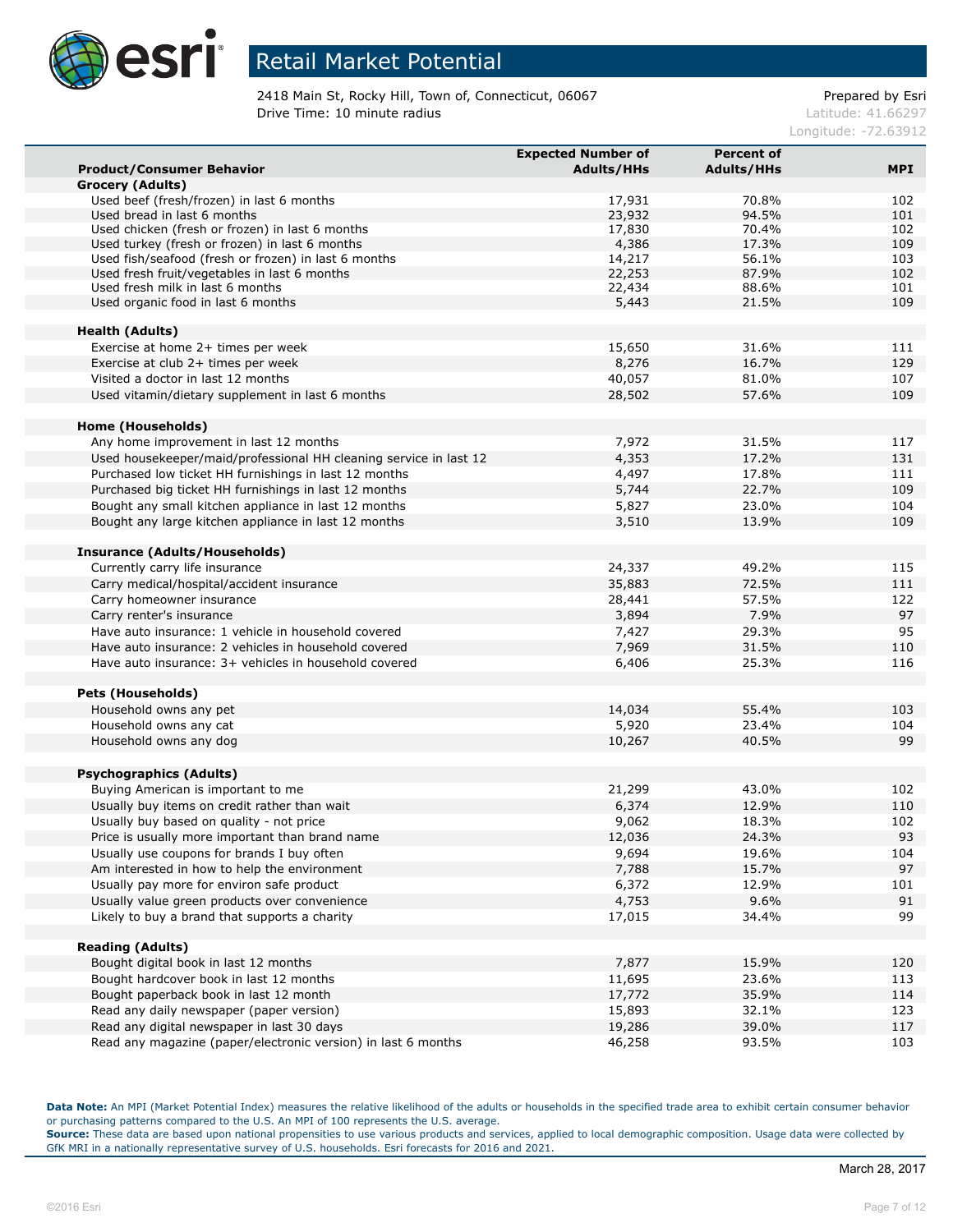

2418 Main St, Rocky Hill, Town of, Connecticut, 06067 example and the Prepared by Esri **Drive Time: 10 minute radius Latitude: 41.66297** 

Longitude: -72.63912

|                                                                | <b>Expected Number of</b> | <b>Percent of</b> |            |
|----------------------------------------------------------------|---------------------------|-------------------|------------|
| <b>Product/Consumer Behavior</b>                               | <b>Adults/HHs</b>         | <b>Adults/HHs</b> | <b>MPI</b> |
| <b>Restaurants (Adults)</b>                                    |                           |                   |            |
| Went to family restaurant/steak house in last 6 months         | 38,918                    | 78.7%             | 105        |
| Went to family restaurant/steak house: 4+ times a month        | 14,641                    | 29.6%             | 108        |
| Went to fast food/drive-in restaurant in last 6 months         | 44,884                    | 90.7%             | 101        |
| Went to fast food/drive-in restaurant 9+ times/mo              | 19,056                    | 38.5%             | 98         |
| Fast food/drive-in last 6 months: eat in                       | 17,728                    | 35.8%             | 99         |
| Fast food/drive-in last 6 months: home delivery                | 3,735                     | 7.5%              | 98         |
| Fast food/drive-in last 6 months: take-out/drive-thru          | 23,417                    | 47.3%             | 102        |
| Fast food/drive-in last 6 months: take-out/walk-in             | 10,036                    | 20.3%             | 104        |
|                                                                |                           |                   |            |
| <b>Television &amp; Electronics (Adults/Households)</b>        |                           |                   |            |
| Own any e-reader/tablet                                        | 18,866                    | 38.1%             | 120        |
| Own e-reader/tablet: iPad                                      | 9,794                     | 19.8%             | 129        |
| Own any portable MP3 player                                    | 17,093                    | 34.5%             | 112        |
| HH owns 1 TV                                                   | 4,605                     | 18.2%             | 89         |
| HH owns 2 TVs                                                  | 6,576                     | 26.0%             | 100        |
| HH owns 3 TVs                                                  | 5,689                     | 22.5%             | 105        |
| HH owns 4+ TVs                                                 | 5,506                     | 21.7%             | 115        |
| HH subscribes to cable TV                                      | 14,625                    | 57.8%             | 116        |
| HH subscribes to fiber optic                                   | 2,990                     | 11.8%             | 155        |
| HH has satellite dish                                          | 4,751                     | 18.8%             | 74         |
| HH owns DVD/Blu-ray player                                     | 15,903                    | 62.8%             | 104        |
| HH owns camcorder                                              | 4,152                     | 16.4%             | 117        |
| HH owns portable GPS navigation device                         | 8,411                     | 33.2%             | 121        |
| HH purchased video game system in last 12 mos                  | 1,943                     | 7.7%              | 97         |
| HH owns Internet video device for TV                           | 2,124                     | 8.4%              | 119        |
|                                                                |                           |                   |            |
| <b>Travel (Adults)</b>                                         |                           |                   |            |
| Domestic travel in last 12 months                              | 29,653                    | 59.9%             | 120        |
| Took 3+ domestic non-business trips in last 12 months          | 7,030                     | 14.2%             | 128        |
| Spent on domestic vacations in last 12 months: $<$ \$1,000     | 5,816                     | 11.8%             | 110        |
| Spent on domestic vacations in last 12 months: \$1,000-\$1,499 | 3,533                     | 7.1%              | 122        |
| Spent on domestic vacations in last 12 months: \$1,500-\$1,999 | 2,201                     | 4.4%              | 124        |
| Spent on domestic vacations in last 12 months: \$2,000-\$2,999 | 2,568                     | 5.2%              | 133        |
| Spent on domestic vacations in last 12 months: \$3,000+        | 3,762                     | 7.6%              | 138        |
| Domestic travel in the 12 months: used general travel website  | 4,089                     | 8.3%              | 122        |
| Foreign travel in last 3 years                                 | 15,104                    | 30.5%             | 127        |
| Took 3+ foreign trips by plane in last 3 years                 | 3,103                     | 6.3%              | 139        |
| Spent on foreign vacations in last 12 months: <\$1,000         | 2,741                     | 5.5%              | 133        |
| Spent on foreign vacations in last 12 months: \$1,000-\$2,999  | 2,028                     | 4.1%              | 126        |
| Spent on foreign vacations in last 12 months: \$3,000+         | 3,259                     | 6.6%              | 133        |
| Foreign travel in last 3 years: used general travel website    | 3,426                     | 6.9%              | 124        |
| Nights spent in hotel/motel in last 12 months: any             | 24,050                    | 48.6%             | 120        |
| Took cruise of more than one day in last 3 years               | 5,378                     | 10.9%             | 130        |
| Member of any frequent flyer program                           | 11,618                    | 23.5%             | 144        |
| Member of any hotel rewards program                            | 9,557                     | 19.3%             | 137        |

**Data Note:** An MPI (Market Potential Index) measures the relative likelihood of the adults or households in the specified trade area to exhibit certain consumer behavior or purchasing patterns compared to the U.S. An MPI of 100 represents the U.S. average.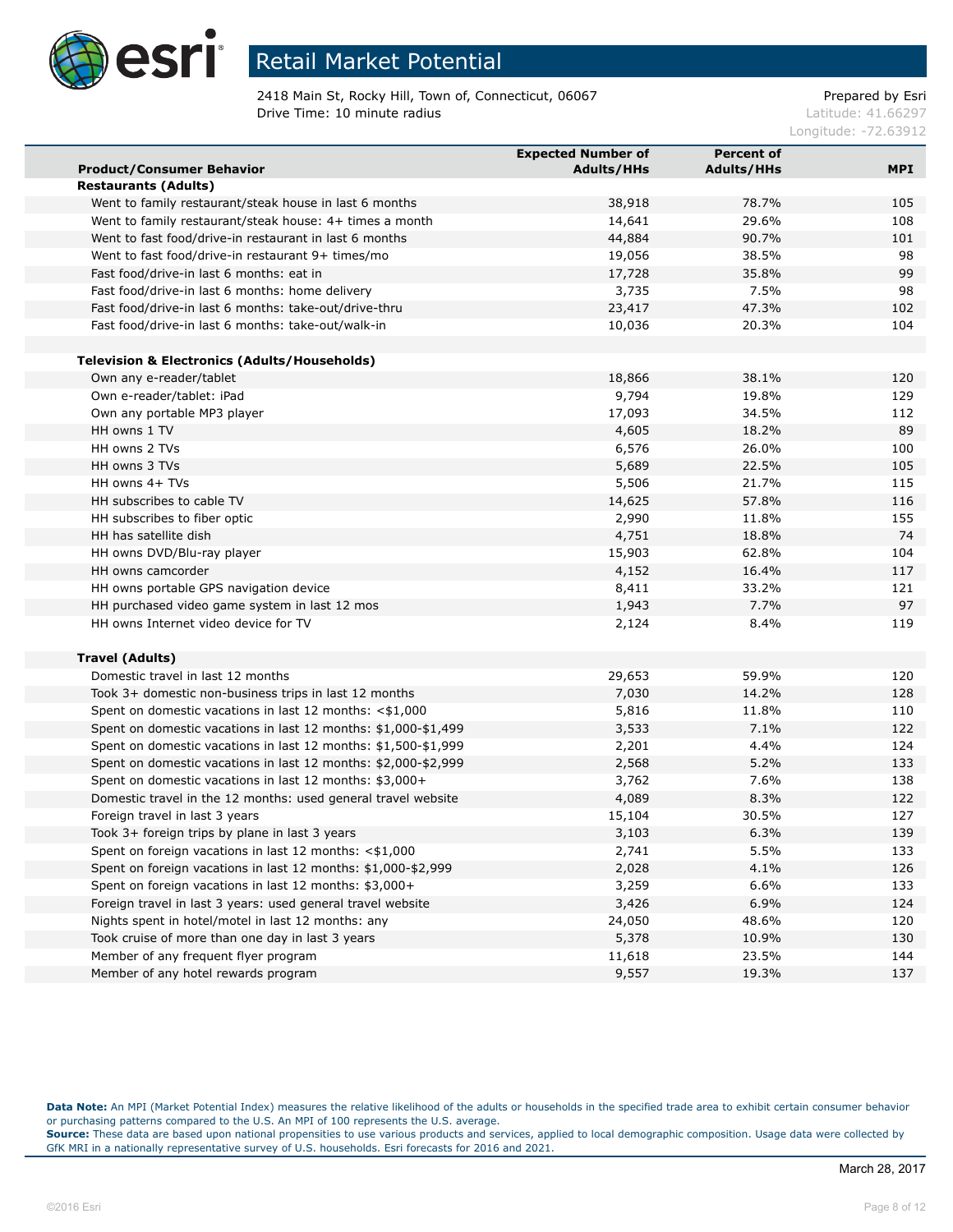

2418 Main St, Rocky Hill, Town of, Connecticut, 06067 example and the Prepared by Esri **Drive Time: 20 minute radius Latitude: 41.66297** 

Longitude: -72.63912

| <b>Demographic Summary</b>                           |                           | 2016                                   | 2021       |
|------------------------------------------------------|---------------------------|----------------------------------------|------------|
| Population                                           |                           | 531,449                                | 536,800    |
| Population 18+                                       |                           | 416,503                                | 425,041    |
| Households                                           |                           | 209,643                                | 211,250    |
| Median Household Income                              |                           | \$51,977                               | \$51,153   |
|                                                      | <b>Expected Number of</b> |                                        |            |
| <b>Product/Consumer Behavior</b>                     | <b>Adults/HHs</b>         | <b>Percent of</b><br><b>Adults/HHs</b> | <b>MPI</b> |
|                                                      |                           |                                        |            |
| <b>Apparel (Adults)</b>                              |                           |                                        |            |
| Bought any men's clothing in last 12 months          | 189,950                   | 45.6%                                  | 97         |
| Bought any women's clothing in last 12 months        | 175,090                   | 42.0%                                  | 96         |
| Bought clothing for child <13 years in last 6 months | 110,257                   | 26.5%                                  | 96         |
| Bought any shoes in last 12 months                   | 211,648                   | 50.8%                                  | 94         |
| Bought costume jewelry in last 12 months             | 80,281                    | 19.3%                                  | 99         |
| Bought any fine jewelry in last 12 months            | 77,210                    | 18.5%                                  | 101        |
| Bought a watch in last 12 months                     | 44,359                    | 10.7%                                  | 97         |
| <b>Automobiles (Households)</b>                      |                           |                                        |            |
| HH owns/leases any vehicle                           | 163,569                   | 78.0%                                  | 91         |
| HH bought/leased new vehicle last 12 mo              | 19,099                    | 9.1%                                   | 97         |
|                                                      |                           |                                        |            |
| <b>Automotive Aftermarket (Adults)</b>               |                           |                                        |            |
| Bought gasoline in last 6 months                     | 326,865                   | 78.5%                                  | 92         |
| Bought/changed motor oil in last 12 months           | 181,484                   | 43.6%                                  | 89         |
| Had tune-up in last 12 months                        | 115,128                   | 27.6%                                  | 92         |
|                                                      |                           |                                        |            |
| <b>Beverages (Adults)</b>                            |                           |                                        |            |
| Drank bottled water/seltzer in last 6 months         | 271,193                   | 65.1%                                  | 99         |
| Drank regular cola in last 6 months                  | 185,933                   | 44.6%                                  | 99         |
| Drank beer/ale in last 6 months                      | 181,737                   | 43.6%                                  | 102        |
|                                                      |                           |                                        |            |
| <b>Cameras (Adults)</b>                              |                           |                                        |            |
| Own digital point & shoot camera                     | 113,273                   | 27.2%                                  | 93         |
| Own digital single-lens reflex (SLR) camera          | 36,041                    | 8.7%                                   | 100        |
| Bought any camera in last 12 months                  | 22,126                    | 5.3%                                   | 93         |
| Printed digital photos in last 12 months             | 11,495                    | 2.8%                                   | 94         |
| <b>Cell Phones (Adults/Households)</b>               |                           |                                        |            |
| Bought cell phone in last 12 months                  | 150,730                   | 36.2%                                  | 100        |
| Have a smartphone                                    | 247,101                   | 59.3%                                  | 101        |
| Have a smartphone: Android phone (any brand)         | 118,386                   | 28.4%                                  | 106        |
| Have a smartphone: Apple iPhone                      | 101,703                   | 24.4%                                  | 94         |
| Number of cell phones in household: 1                |                           | 33.8%                                  | 105        |
|                                                      | 70,760                    |                                        | 93         |
| Number of cell phones in household: 2                | 73,265                    | 34.9%                                  |            |
| Number of cell phones in household: 3+               | 53,119                    | 25.3%                                  | 100        |
| HH has cell phone only (no landline telephone)       | 90,410                    | 43.1%                                  | 103        |
| <b>Computers (Households)</b>                        |                           |                                        |            |
| HH owns a computer                                   | 154,961                   | 73.9%                                  | 96         |
| HH owns desktop computer                             | 90,879                    | 43.3%                                  | 96         |
| HH owns laptop/notebook                              | 108,409                   | 51.7%                                  | 95         |
| HH owns any Apple/Mac brand computer                 | 31,685                    | 15.1%                                  | 101        |
| HH owns any PC/non-Apple brand computer              | 136,470                   | 65.1%                                  | 96         |
| HH purchased most recent computer in a store         | 73,867                    | 35.2%                                  | 94         |
| HH purchased most recent computer online             |                           | 12.4%                                  | 95         |
| Spent <\$500 on most recent home computer            | 26,036<br>28,685          | 13.7%                                  | 94         |
|                                                      |                           | 17.3%                                  |            |
| Spent \$500-\$999 on most recent home computer       | 36,370                    |                                        | 91         |
| Spent \$1,000-\$1,499 on most recent home computer   | 19,698                    | 9.4%                                   | 99         |
| Spent \$1,500-\$1,999 on most recent home computer   | 9,609                     | 4.6%                                   | 101        |
| Spent \$2,000+ on most recent home computer          | 8,627                     | 4.1%                                   | 105        |

**Data Note:** An MPI (Market Potential Index) measures the relative likelihood of the adults or households in the specified trade area to exhibit certain consumer behavior or purchasing patterns compared to the U.S. An MPI of 100 represents the U.S. average.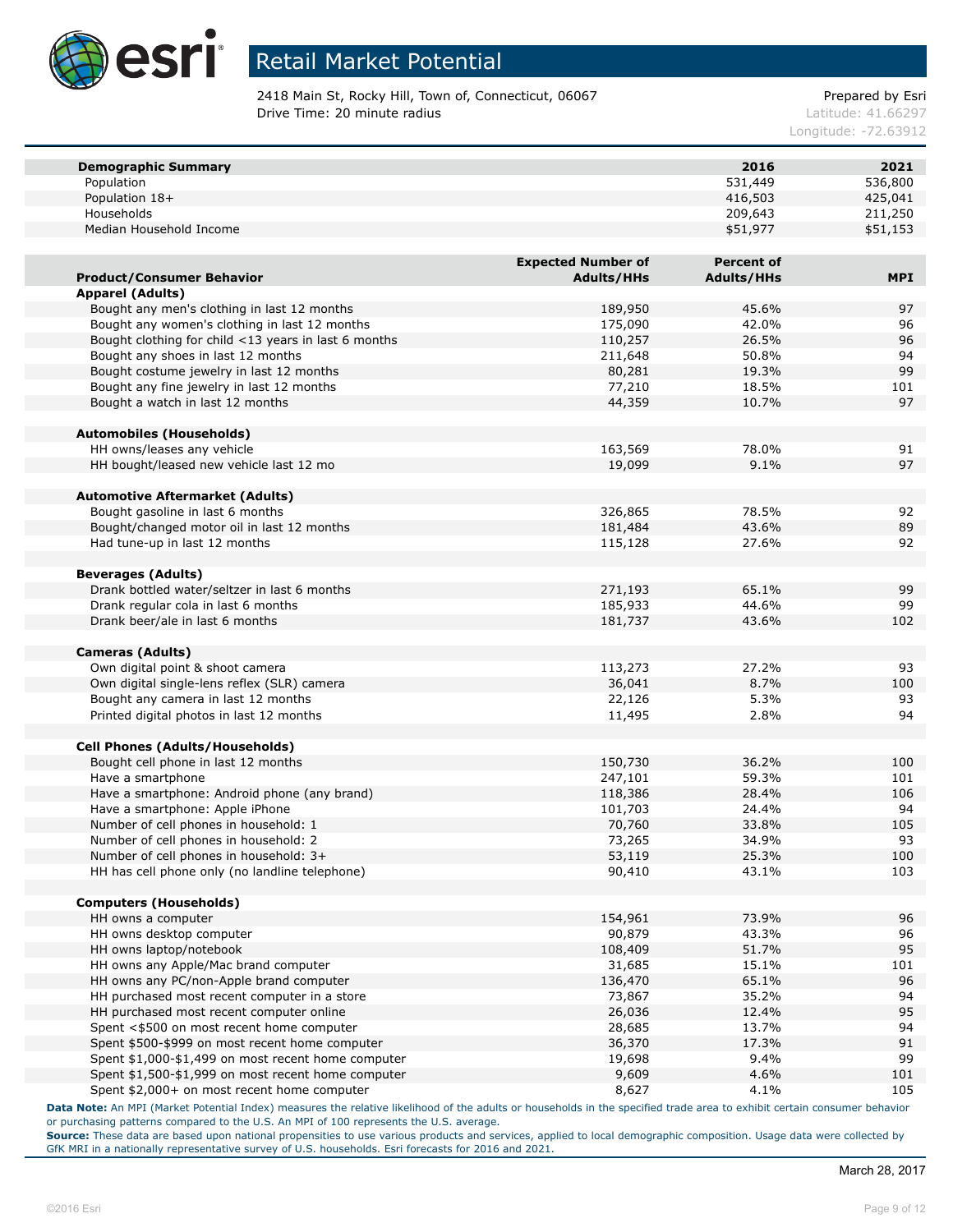

2418 Main St, Rocky Hill, Town of, Connecticut, 06067 Prepared by Esri **Drive Time: 20 minute radius Latitude: 41.66297** 

Longitude: -72.63912

|                                                             | <b>Expected Number of</b> | <b>Percent of</b> |     |
|-------------------------------------------------------------|---------------------------|-------------------|-----|
| <b>Product/Consumer Behavior</b>                            | <b>Adults/HHs</b>         | <b>Adults/HHs</b> | MPI |
| <b>Convenience Stores (Adults)</b>                          |                           |                   |     |
| Shopped at convenience store in last 6 mos                  | 214,063                   | 51.4%             | 101 |
| Bought brewed coffee at convenience store in last 30 days   | 65,012                    | 15.6%             | 99  |
| Bought cigarettes at convenience store in last 30 days      | 52,040                    | 12.5%             | 100 |
| Bought gas at convenience store in last 30 days             | 114,407                   | 27.5%             | 83  |
| Spent at convenience store in last 30 days: <\$20           | 36,374                    | 8.7%              | 108 |
| Spent at convenience store in last 30 days: \$20-\$39       | 42,038                    | 10.1%             | 112 |
| Spent at convenience store in last 30 days: \$40-\$50       | 30,068                    | 7.2%              | 95  |
| Spent at convenience store in last 30 days: \$51-\$99       | 17,768                    | 4.3%              | 96  |
| Spent at convenience store in last 30 days: \$100+          | 84,229                    | 20.2%             | 88  |
|                                                             |                           |                   |     |
| <b>Entertainment (Adults)</b>                               |                           |                   |     |
| Attended a movie in last 6 months                           | 246,115                   | 59.1%             | 99  |
| Went to live theater in last 12 months                      | 55,691                    | 13.4%             | 103 |
| Went to a bar/night club in last 12 months                  | 72,916                    | 17.5%             | 105 |
| Dined out in last 12 months                                 | 176,215                   | 42.3%             | 94  |
| Gambled at a casino in last 12 months                       | 57,657                    | 13.8%             | 101 |
| Visited a theme park in last 12 months                      | 74,837                    | 18.0%             | 102 |
| Viewed movie (video-on-demand) in last 30 days              | 77,818                    | 18.7%             | 110 |
| Viewed TV show (video-on-demand) in last 30 days            | 62,178                    | 14.9%             | 116 |
| Watched any pay-per-view TV in last 12 months               | 55,376                    | 13.3%             | 101 |
| Downloaded a movie over the Internet in last 30 days        | 34,842                    | 8.4%              | 116 |
| Downloaded any individual song in last 6 months             | 80,899                    | 19.4%             | 95  |
| Watched a movie online in the last 30 days                  | 76,158                    | 18.3%             | 114 |
| Watched a TV program online in last 30 days                 | 68,911                    | 16.5%             | 111 |
| Played a video/electronic game (console) in last 12 months  | 44,545                    | 10.7%             | 102 |
| Played a video/electronic game (portable) in last 12 months | 19,288                    | 4.6%              | 102 |
|                                                             |                           |                   |     |
| <b>Financial (Adults)</b>                                   |                           |                   |     |
| Have home mortgage (1st)                                    | 123,019                   | 29.5%             | 95  |
| Used ATM/cash machine in last 12 months                     | 203,419                   | 48.8%             | 99  |
| Own any stock                                               | 30,249                    | 7.3%              | 95  |
| Own U.S. savings bond                                       | 22,232                    | 5.3%              | 101 |
| Own shares in mutual fund (stock)                           | 28,827                    | 6.9%              | 95  |
| Own shares in mutual fund (bonds)                           | 19,416                    | 4.7%              | 96  |
| Have interest checking account                              | 107,555                   | 25.8%             | 92  |
| Have non-interest checking account                          | 110,642                   | 26.6%             | 94  |
| Have savings account                                        | 218,795                   | 52.5%             | 97  |
| Have 401K retirement savings plan                           | 57,986                    | 13.9%             | 96  |
| Own/used any credit/debit card in last 12 months            | 302,893                   | 72.7%             | 98  |
| Avg monthly credit card expenditures: <\$111                | 47,362                    | 11.4%             | 98  |
| Avg monthly credit card expenditures: \$111-\$225           | 27,571                    | 6.6%              | 96  |
| Avg monthly credit card expenditures: \$226-\$450           | 26,025                    | 6.2%              | 99  |
| Avg monthly credit card expenditures: \$451-\$700           | 20,750                    | 5.0%              | 93  |
| Avg monthly credit card expenditures: \$701-\$1,000         | 18,289                    | 4.4%              | 102 |
| Avg monthly credit card expenditures: \$1,001+              | 36,892                    | 8.9%              | 98  |
| Did banking online in last 12 months                        | 142,681                   | 34.3%             | 96  |
| Did banking on mobile device in last 12 months              | 55,450                    | 13.3%             | 95  |
| Paid bills online in last 12 months                         | 176,923                   | 42.5%             | 99  |

**Data Note:** An MPI (Market Potential Index) measures the relative likelihood of the adults or households in the specified trade area to exhibit certain consumer behavior or purchasing patterns compared to the U.S. An MPI of 100 represents the U.S. average.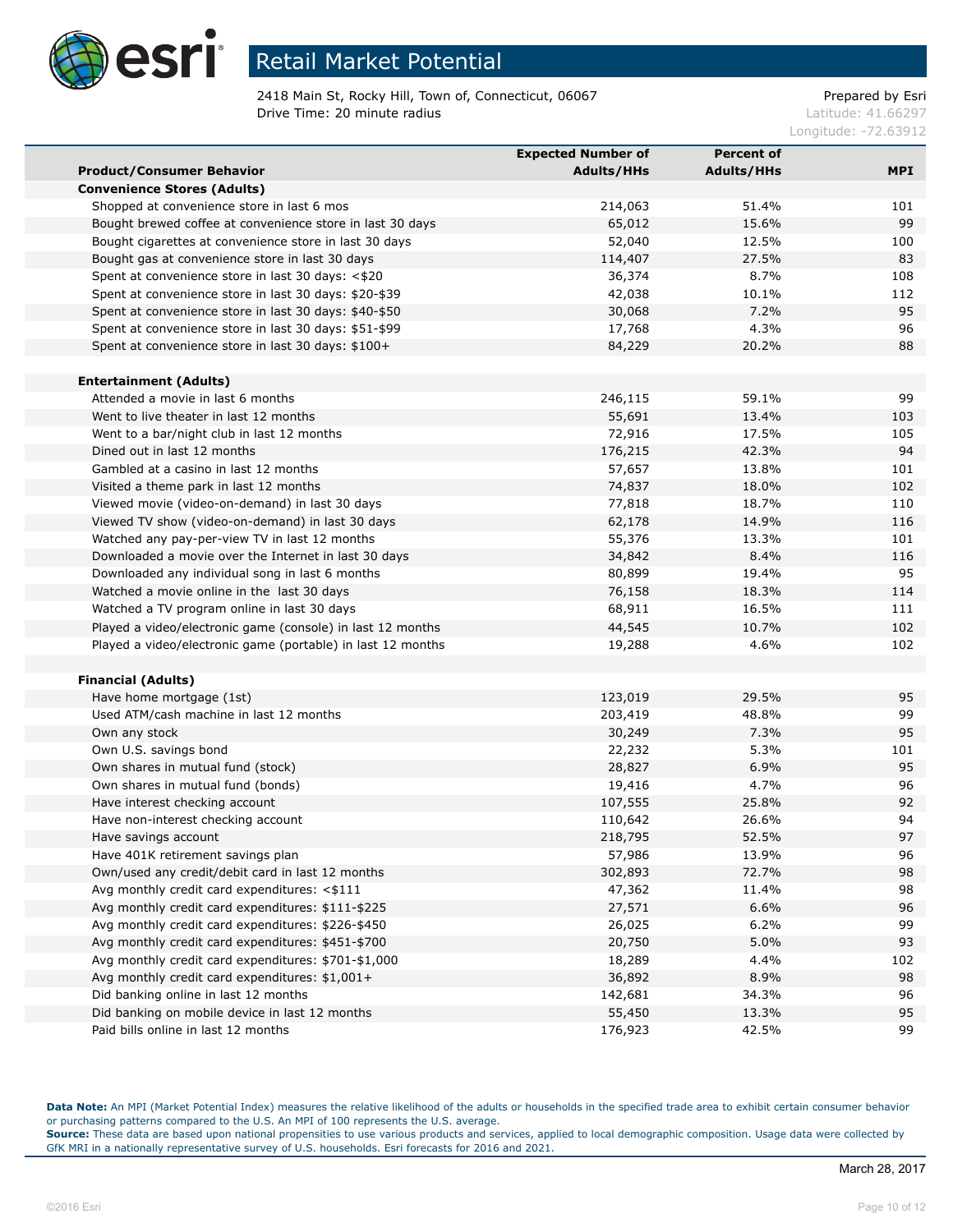

2418 Main St, Rocky Hill, Town of, Connecticut, 06067 example and the Prepared by Esri **Drive Time: 20 minute radius Latitude: 41.66297** 

Longitude: -72.63912

|                                                                   | <b>Expected Number of</b> | <b>Percent of</b> |            |
|-------------------------------------------------------------------|---------------------------|-------------------|------------|
| <b>Product/Consumer Behavior</b>                                  | <b>Adults/HHs</b>         | <b>Adults/HHs</b> | <b>MPI</b> |
| Grocery (Adults)                                                  |                           |                   |            |
| Used beef (fresh/frozen) in last 6 months                         | 139,514                   | 66.5%             | 96         |
| Used bread in last 6 months                                       | 196,912                   | 93.9%             | 100        |
| Used chicken (fresh or frozen) in last 6 months                   | 145,293                   | 69.3%             | 100        |
| Used turkey (fresh or frozen) in last 6 months                    | 33,734                    | 16.1%             | 102        |
| Used fish/seafood (fresh or frozen) in last 6 months              | 115,430                   | 55.1%             | 101        |
| Used fresh fruit/vegetables in last 6 months                      | 175,994                   | 83.9%             | 98         |
| Used fresh milk in last 6 months                                  | 183,673                   | 87.6%             | 100        |
| Used organic food in last 6 months                                | 43,218                    | 20.6%             | 105        |
| <b>Health (Adults)</b>                                            |                           |                   |            |
| Exercise at home 2+ times per week                                | 114,437                   | 27.5%             | 97         |
| Exercise at club 2+ times per week                                | 53,818                    | 12.9%             | 99         |
| Visited a doctor in last 12 months                                | 312,067                   | 74.9%             | 99         |
| Used vitamin/dietary supplement in last 6 months                  | 213,225                   | 51.2%             | 97         |
|                                                                   |                           |                   |            |
| Home (Households)                                                 |                           |                   |            |
| Any home improvement in last 12 months                            | 51,058                    | 24.4%             | 91         |
| Used housekeeper/maid/professional HH cleaning service in last 12 | 25,385                    | 12.1%             | 92         |
| Purchased low ticket HH furnishings in last 12 months             | 33,036                    | 15.8%             | 98         |
| Purchased big ticket HH furnishings in last 12 months             | 43,438                    | 20.7%             | 99         |
| Bought any small kitchen appliance in last 12 months              | 43,789                    | 20.9%             | 94         |
| Bought any large kitchen appliance in last 12 months              | 25,773                    | 12.3%             | 97         |
|                                                                   |                           |                   |            |
| Insurance (Adults/Households)                                     |                           |                   |            |
| Currently carry life insurance                                    | 164,408                   | 39.5%             | 92         |
| Carry medical/hospital/accident insurance                         | 268,220                   | 64.4%             | 98         |
| Carry homeowner insurance                                         | 171,786                   | 41.2%             | 88         |
| Carry renter's insurance                                          | 36,300                    | 8.7%              | 107        |
| Have auto insurance: 1 vehicle in household covered               | 63,812                    | 30.4%             | 99         |
| Have auto insurance: 2 vehicles in household covered              | 53,453                    | 25.5%             | 90         |
| Have auto insurance: 3+ vehicles in household covered             | 39,048                    | 18.6%             | 85         |
|                                                                   |                           |                   |            |
| <b>Pets (Households)</b>                                          |                           |                   |            |
| Household owns any pet                                            | 100,752                   | 48.1%             | 89         |
| Household owns any cat                                            | 42,963                    | 20.5%             | 91         |
| Household owns any dog                                            | 71,937                    | 34.3%             | 84         |
|                                                                   |                           |                   |            |
| <b>Psychographics (Adults)</b>                                    |                           |                   |            |
| Buying American is important to me                                | 160,409                   | 38.5%             | 91         |
| Usually buy items on credit rather than wait                      | 47,687                    | 11.4%             | 98         |
| Usually buy based on quality - not price                          | 73,689                    | 17.7%             | 99         |
| Price is usually more important than brand name                   | 103,202                   | 24.8%             | 94         |
| Usually use coupons for brands I buy often                        | 75,447                    | 18.1%             | 96         |
| Am interested in how to help the environment                      | 71,047                    | 17.1%             | 105        |
| Usually pay more for environ safe product                         | 58,959                    | 14.2%             | 111        |
| Usually value green products over convenience                     | 47,144                    | 11.3%             | 108        |
| Likely to buy a brand that supports a charity                     | 143,425                   | 34.4%             | 99         |
|                                                                   |                           |                   |            |
| <b>Reading (Adults)</b>                                           |                           |                   |            |
| Bought digital book in last 12 months                             | 50,604                    | 12.1%             | 92         |
| Bought hardcover book in last 12 months                           | 89,336                    | 21.4%             | 102        |
| Bought paperback book in last 12 month                            | 132,628                   | 31.8%             | 101        |
| Read any daily newspaper (paper version)                          | 116,512                   | 28.0%             | 107        |
| Read any digital newspaper in last 30 days                        | 143,613                   | 34.5%             | 104        |
| Read any magazine (paper/electronic version) in last 6 months     | 379,685                   | 91.2%             | 100        |
|                                                                   |                           |                   |            |

**Data Note:** An MPI (Market Potential Index) measures the relative likelihood of the adults or households in the specified trade area to exhibit certain consumer behavior or purchasing patterns compared to the U.S. An MPI of 100 represents the U.S. average.